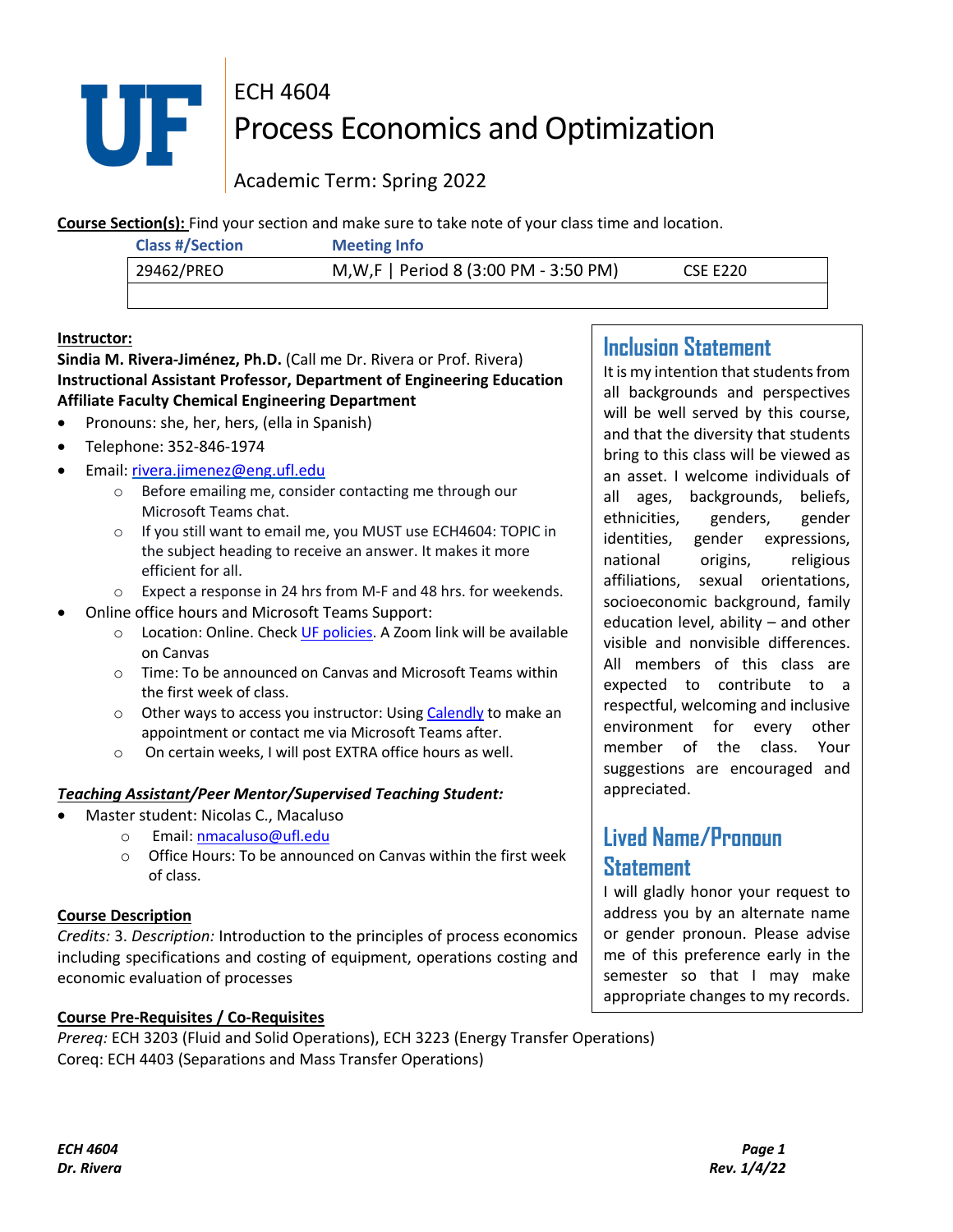# **Course Learning Objectives (CLO)**

Upon completion of this course, a student should be able to:

- CLO 1. Recognize the nature and methodology of the design process, and its application to design diverse chemical and manufacturing processes.
- CLO 2. Apply knowledge of fundamental science and chemical engineering concepts to describe, analyze and improve processes that will benefit society.
- CLO 3. Evaluate the economic, environmental, safety, and ethical implications that are involved in developing different new or improved processes.
- CLO 4. Justify the selection of reliable processes designs by evaluate multiple optimization criteria that relates economic performance with process conditions and equipment selection, arrangement, and sequencing.
- CLO 5. Design and calculate costs for chemical processes using tables, charts, or software to estimate physical and economic data.
- CLO 6. Collaborate effectively in a team by applying professional practices such as leadership, inclusive environment, project management, and communication in both oral and written forms.

# **Materials and Supply Fees:** None

# **Professional Component (ABET):**

(ABET) Skills acquired during course: (1) Engineering problem solving and critical thinking that includes basics of Chemical Engineering.

#### **Relation to Program Outcomes (ABET):**

| Outcome                                                                                                                                                                                                                                                         | Coverage <sup>*</sup> |
|-----------------------------------------------------------------------------------------------------------------------------------------------------------------------------------------------------------------------------------------------------------------|-----------------------|
| an ability to identify, formulate, and solve complex engineering problems by applying<br>1.<br>principles of engineering, science, and mathematics (Problem Solving)                                                                                            | Medium                |
| 2. an ability to apply engineering design to produce solutions that meet specified needs with<br>consideration of public health, safety, and welfare, as well as global, cultural, social,<br>environmental, and economic factors (Design)                      | <b>Medium</b>         |
| an ability to communicate effectively with a range of audiences (Communicate)<br>3.                                                                                                                                                                             | High                  |
| an ability to recognize ethical and professional responsibilities in engineering situations<br>4.<br>and make informed judgments, which must consider the impact of engineering solutions in<br>global, economic, environmental, and societal contexts (Ethics) | High                  |
| an ability to function effectively on a team whose members together provide leadership,<br>5.<br>create a collaborative and inclusive environment, establish goals, plan tasks, and meet<br>objectives (Teamwork)                                               | Low                   |
| an ability to develop and conduct appropriate experimentation, analyze and interpret<br>6.<br>data, and use engineering judgment to draw conclusions (Experimentation)                                                                                          | Low                   |
| an ability to acquire and apply new knowledge as needed, using appropriate learning<br>7.<br>strategies. (Self Learning)                                                                                                                                        | High                  |

\*Coverage is given as high, medium, or low. An empty box indicates that this outcome is not covered or assessed in the course. Shadowed box indicate that outcome is assessed in this course and de-identified data will be collected for a compliance report.

#### **The ABET objectives are supported as follows:**

- Students develop the ability to apply knowledge of mathematics, science and engineering in context of economic analysis including specifications and costing of equipment, operations costing and economic evaluation of processes.
- Student will learn and apply principles of design to analyze a chemical engineering process to meet desired needs within realistic constraints such as economic, environmental, social, political, ethical, health and safety, manufacturability, and sustainability.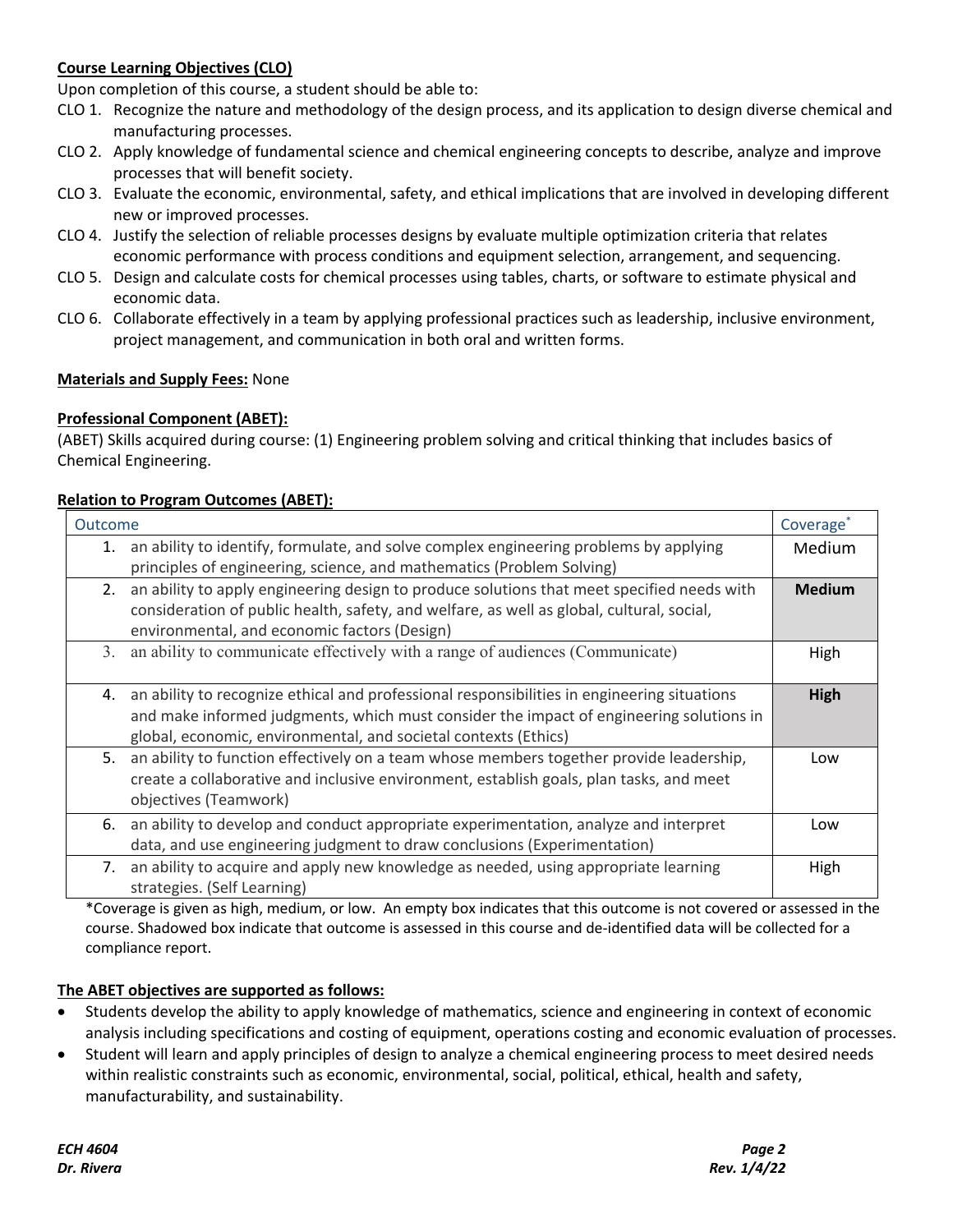- Students must seek out the information (knowledge) needed for developing the design solution in appropriate references or other repositories of knowledge.
- Students are assigned in teams so as to mix personalities and abilities and work on a 10 weeks-long project.
- Students will be taking online certification on Teamwork, project management, Business Ethics, and Diversity, Equity and Inclusion.
- Students are required to perform an economic analysis by optimizing specific function for a given process– thus identifying, formulating and solving engineering problems.
- Written communication will be evaluated during weekly homework, deliverables and final report.
- An ability to engage in lifelong learning is fostered through the different course activities. Students will be presented with software tools, online resources, and case studies.
- Through video class tutorials and homework students will become proficient in the use of the software Aspen HYSIS and Aspen Plus.
- Lectures review safety concepts like flammability and toxicity. Information gathering includes obtaining MSDS sheets for all components involved in the design, as well as flammability limits. Safety and environmental impact are factors that students consider when selecting design.

# **Required Textbooks and Software**

- A. Main course text (required)-Two semester investment because it will be also used for Process Design.
	- i. Title Product & Process Design Principles Synthesis, Analysis and Evaluation.
	- ii. Author Seider, Seader, and Lewin,
	- iii. Publication date and edition Any edition will work (I will have  $4^{th}$  Ed, 2017). First edition is great.
	- iv. ISBN number 9781119282631  $(4<sup>th</sup>$  edition)
- B. Required Software: Microsoft Office, access to a scanner (or pdf converted), and access to Internet for Canvas LMS. Also, UniSim, HYSYS and ASPEN (Go to Canvas for instruction for installation).
- C. Computer requirements:



- All students must have a computer for this class. Make sure that your computer meets the minimum requirements established by the College of engineering: https://www.eng.ufl.edu/students/resources/computerrequirements/
- If your computer is almost full or lack memory, ChemE IT personnel have some recommendations for you (Find it on Canvas).
- A Windows laptop is required. Emulators will not work. For Mac users, ChemE IT personnel have some recommendations for you (Find it on Canvas).

# **Recommended Materials**

- Online Resources: Learn ChemE , Educational Resources from ChemE from University of Colorado Boulder. Available at: http://www.learncheme.com/screencasts/process-design
- Book: Gavin Towler and Ray Sinnott (2nd Edition , 2012). Chemical Engineering Design. Butterworth-Heinemann, ISBN: 978-0-08-096659-5. Available via UF Libraries: DOI: https://doi.org/10.1016/C2009-0-61216-2

# **Course Structure and Schedule**

- **Format:** Face to face, but a live steam/recording will be available to accommodate students that can't attend in person. The recording will be low-quality and recorded from the podium (pausing the recording if we were doing group work for some periods).
- **Instructional Delivery Model:** Flipped Classroom
	- o **Before class activities:** Students are guided through new learning material that asks questions, provides immediate feedback, and collects questions in preparation for in-class activity. Your instructor will review the results of student work and prepares learning opportunities in class.
	- o **Class Activities:** 3 days per week (except holidays)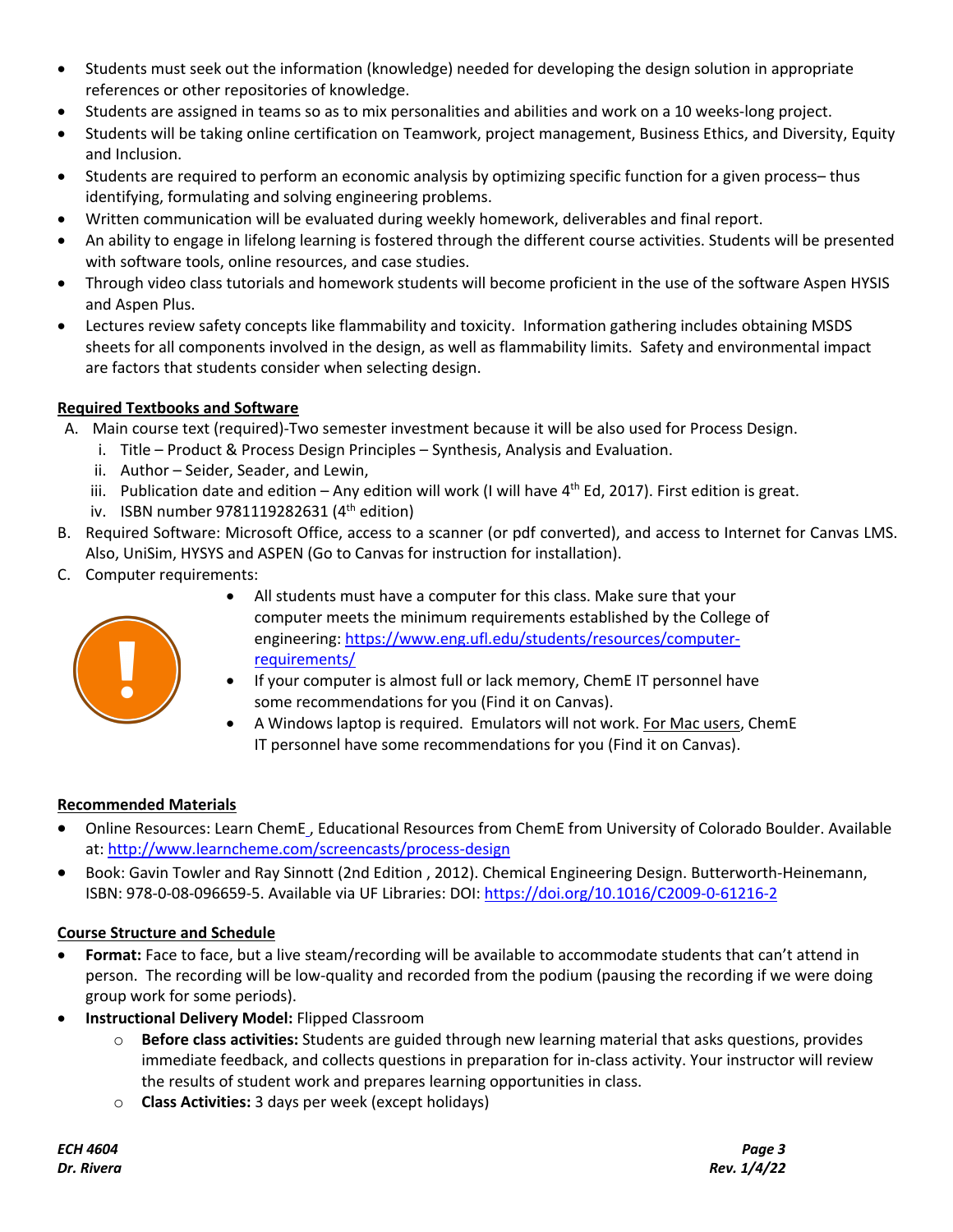- **Start of Class:** Students use their personally prepared questions to guide their own learning and take responsibility for it. Instructor uses student questions to address student specific needs.
- § **During Class:** The Students practice applying the skills expected of them to learn. Instructor guides the educational process with feedback and provides short demonstrations or mini lectures to clarify material when required.
- **After Class:** the students continue applying knowledge and skills to more complex tasks. Students work individually or in small groups to solve problems or collaborate on projects. Your instructor will post any additional resources to help students. Video tutorial will be available for HYSYS and Professional skills. Student must submit homework in Canvas.
- o **Office Hours:** Students have the information about their learning progress and know where to seek help based on their analytics and instructor feedback. Office hours are used to personalize student learning by addressing a student's gaps. Check Canvas for office hours schedule,

# **THE DETAILED SCHEDULE BELOW MAY CHANGE ACCORDING TO NEEDS AND CIRCUMSTANCES.** Any revisions will be announced in class and will be posted on Canvas and Microsoft Teams.

| Unit 1. PROCESS ENVIRONMENT: CONCEPTUALIZATION AND ANALYSIS                       |                   |
|-----------------------------------------------------------------------------------|-------------------|
| Week 1. Introduction to Process Design                                            | $~\sim$ 4 weeks   |
| Week 2. The Design Environment                                                    |                   |
| Week 3. Early Stages in Process Synthesis                                         |                   |
| Week 4. Process Selection and Synthesis                                           |                   |
| Unit 2. ENGINEERING ECONOMIC ANALYSIS OF CHEMICAL PROCESSES                       |                   |
| Week 5: Elements of Project Cost                                                  | $\approx$ 5 weeks |
| Week 6: Capital Cost Estimation                                                   |                   |
| Week 7: Operational Cost Estimation                                               |                   |
| Week 8: Profitability Measures and Analysis                                       |                   |
| WEEK 9: Economics Exam Review, Teamwork, and Project Disclosure (Exam on Week 10) |                   |
| Unit 3. DESIGN ALTERNATIVES AND OPTIMIZATION                                      |                   |
| Week 10: Intro to Optimization                                                    | $\sim$ 7 weeks    |
| Week 11: Designing Reactors and Separators                                        |                   |
| Week 12: Designing T and P Changers                                               |                   |
| Week 13: Flowsheet Optimization (+Project Support)                                |                   |
| Week 14: Heat Integration (+Project Support)                                      |                   |
| Week 15: Analysis Design Alternatives and Risk Assessment (+Project Support)      |                   |
| Week 16: Closing a Design Project (+Project Support)                              |                   |

- Every weekly module will have activities to complete before, during, and after class. Check Canvas for details.
- Important dates and changes will be posted on Canvas and Microsoft Teams. Make sure to check periodically.

# **Attendance Policy, Expectations, and Make-Up Policy**

- a) Attendance
	- Regular attendance expected in addition to class discussions and satisfactory performance on class activities.
	- Attendance will be taken in class periodically. Make sure to be in class or send an excuse to your instructor by email.
	- **HOW TO SEND AN EXCUSE:** 
		- o Email Dr. Rivera at rivera.jimenez@eng.ufl.edu
		- o Use the Following Subject line: ECH 4604: Absence Excuse
		- $\circ$  What constitute a valid excuse? Excused absences are consistent with university policies in the undergraduate catalog and require appropriate documentation. Absences will be excused under the following conditions:
			- § 24 hours ahead of time that you have a legitimate, unavoidable absence (such as an exam conflict for a higher-numbered academic course)
			- **EXED A verifiable medical or family emergency**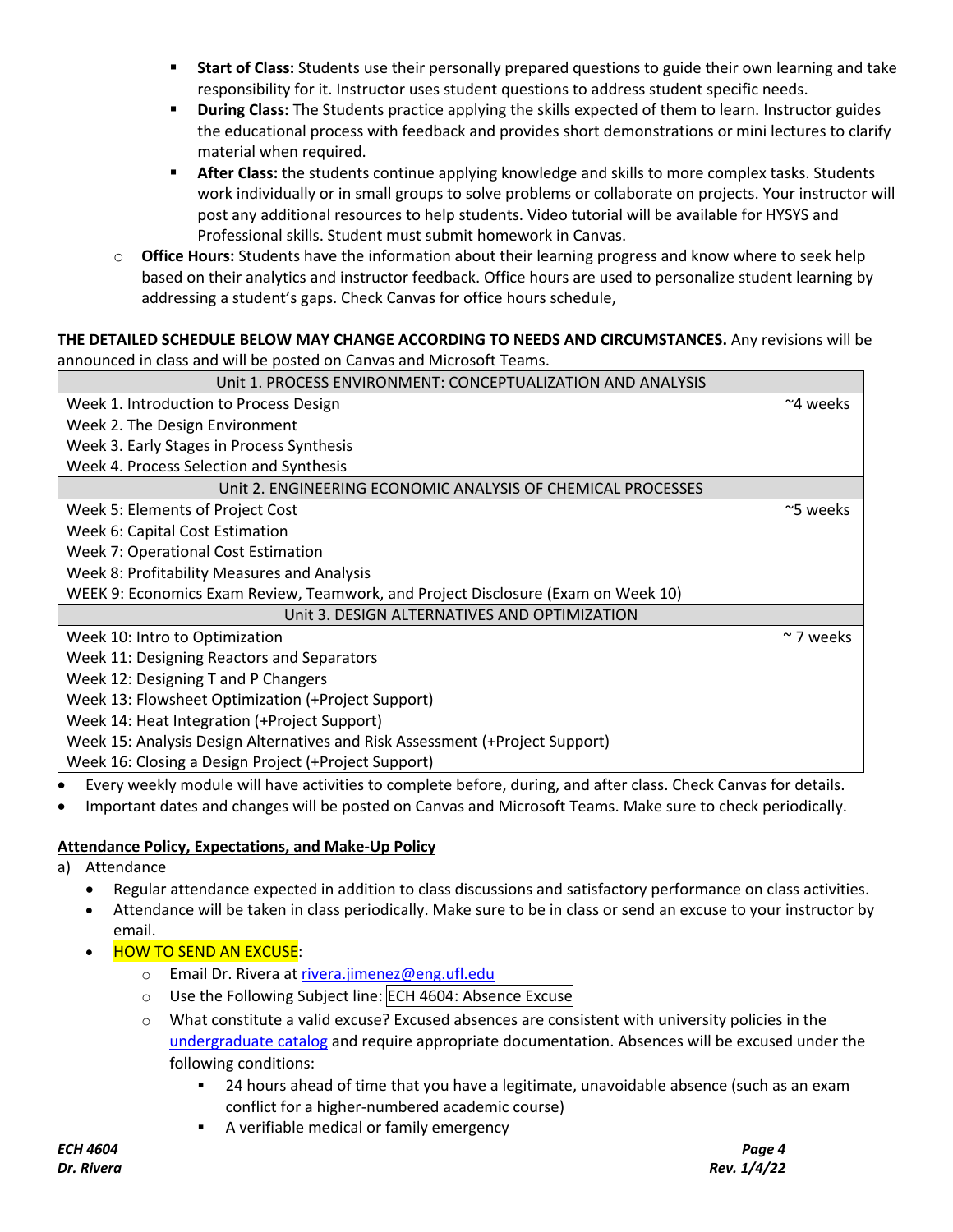- § Travel for a student conference—provided all excuse request prior to travel
- Need to come to class late or leave early for a legitimate reason
- o Email instructor at least 24 hours before missing class due to interview confirmation email; conference email; UF official sporting event.
- b) Basic Responsibilities Expected from You:
	- Attendance is critical! The material you will learn is invaluable. In case of absence, you can ask a class mate for lecture material, use your book, and access supporting slides on Canvas. Note: supporting slides are NOT the complete course material.
	- Don't be afraid to ask for help during class or office hours.
	- Be an active learner ask yourself questions during lectures, as you read, and as you attempt problems.
	- Study in advance and go to office hours. Don't wait until the day before the exam, homework, or report to get clarification on the material.
	- Check Canvas for class updates, assignments, announcements, lessons, calendar, and resources.
	- If using a laptop and other devices in class, you shouldn't be on Facebook, Netflix, Hulu, etc. or do other things that are not class related. When instructor asks you to put your device away, please do so.
	- You need to notify your instructor if your need accommodation from the Disability Resource Center. Your instructor wants to help you.
- c) Expectation from team and individual son each team: Conflict Resolution
	- **Be Aware That Conflict Occurs**-Knowing that conflict may and will occur is the first step to resolving it, especially if you know that certain team members may disagree with each other.
	- **Set the Ground Rules**-At the beginning of your project set some ground rules in your first meeting. Be sure to address what process will be taken to address conflicts, as they are bound to rise and will need to be taken care of before they spiral out of control. Remember that everyone's ideas for the project are valid and that they shouldn't be dismissed, even if you do not agree with them.
	- **Document Team Dynamics** teams must submit a weekly summary of each team member technical contributions, distribution of tasks, accomplishment of tasks, attendance to group meetings (besides inductor's meetings), and overall project status.
	- **Stop Conflict When It Happens**-Conflict should be addressed immediately before it can grow. If a discussion grows heated during a meeting, do not wait until the next meeting to address the issue. Instead, discuss the issue while in the meeting; even if members disagree, they are still able to see each other's points of view. Your instructor can serve as a moderat0r for these discussions.
	- **Discuss Both Sides of a Perspective**-Even if you are inclined to agree with one side of the conflict, do not make a final judgment until each person has had their say. Ending a discussion without hearing each person out can escalate the problem. Explain the pros and cons of both ideas, so that both people can consider the opposing view.
	- **Make Compromise a Goal**-Compromising between parties is helpful, as it can allow for both conflicting parties the ability to use their ideas. Most times, points can be combined in order to make a better idea or solution.
	- **Avoid Falling into Groupthink**-Groupthink is when a group suppresses the opposing views of members in order to create harmony. While it is always good to maintain harmony within a group while working on a project, this idea of keeping opposing viewpoints at bay because they will disrupt the norm will end up doing more harm than good. To avoid this, make sure that there is one or two members that bring up constructive criticism to ideas.
	- **Don't Try to Change a Team Member**-This final tip might be the most important. Just as in any type of relationship, do not try to change a member of your team. They are an individual person with unique ideas and forms of expression. Trying to change their feelings or viewpoints will only lead to resentment. You can propose to them alternatives, or list benefits of other ideas, but in the end you may just have to accept that they will disagree with an outcome.
- d) Handling problems between a team member and the rest of the team
	- 1. Team must create and submit a team charter appended to their second deliverable. At the beginning of your project set some ground rules in your first meeting. Be sure to address what process will be taken to address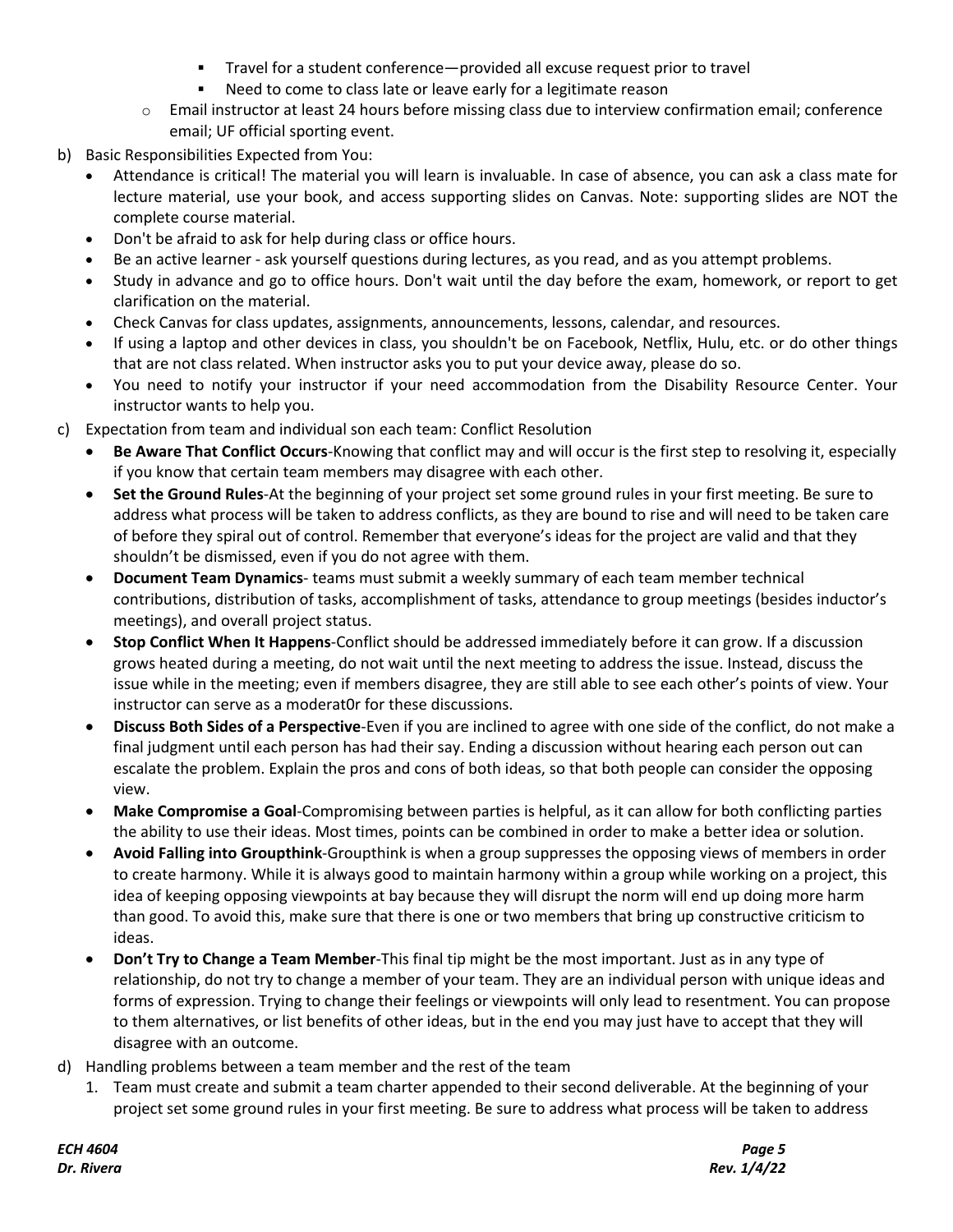conflicts, as they are bound to rise and will need to be taken care of before they spiral out of control. A template will be provided in class to facilitate the charter creation.

- 2. In all weekly reports, teams must submit a weekly summary of each individual member's technical contributions, distribution of tasks, the accomplishment of tasks, attendance to group meetings (besides instructor's meetings), overall project status. Every team member must sign the report. This will allow your team to document relevant information in case we need it for a conflict resolution meeting.
- 3. The team leader or any other member are welcome to discuss any concerns with your instructor by appointment or during the weekly meetings with your instructor. Your instructor will ask about team dynamics on every meeting.
- 4. Each team member must complete all 3 peer evaluations that will be available on Canvas. This will allow each team member to have the opportunity to evaluate their peers and themselves. All information obtained from peer-evaluation will be used by your instructor to provide performance reviews to each team member. Only the last peer-evaluation will be used for the final grade adjustment.
- 5. Team dissolution or changing individuals to another team are highly discouraged. The main goal of this class is that each student learns how to manage conflict to increase team performance towards an engineering goal. In case that a dispute between an individual cannot be resolved, this student will not be moved to another group. The student must have a formal meeting with the undergraduate coordinator and the faculty to establish a plan for assessment without significant changes in the overall project objectives.
- e) Emails, Announcements, Feedback, and Communications
	- Announcements will be shared periodically during class and Microsoft Teams. Is your responsibility to attend to class and read the emails/announcements from Canvas.
	- After each assignment is graded, you are responsible for reviewing your instructor's feedback.
	- Emails, announcements, and feedback may occur outside business hours.
	- Your instructor should respond within 24 hrs during workdays (M-F). There is not guarantee of response during weekends. Plan accordingly.

| Evaluation of Grades:                 |                    |                          |                                         |
|---------------------------------------|--------------------|--------------------------|-----------------------------------------|
| <b>Categories</b>                     | Percentage of      | Approximate number of    | <b>Rules</b>                            |
|                                       | <b>Final Grade</b> | points                   |                                         |
| Module-Level Activities               | 20%                | Expect ~15 activities    | No grade drops. 2 days late without     |
| (Individual Grade)                    |                    | $^{\sim}$ 20-30 pts each | penalty. After 2 days submission is     |
|                                       |                    |                          | accepted with a 30% grade deduction.    |
| <b>Professional Track Assignments</b> | 15%                | Expect ~10 activities    | Drop 1 low score                        |
| (Individual Grade)                    |                    | 10 pts each              |                                         |
| <b>Simulation Trainings</b>           | 15%                | Expect ~10 activities    | Drop 1 low score                        |
| (Individual Grade)                    |                    | $~20$ pts each           |                                         |
| Exam $(3rd$ semester quarter)         | 25%                |                          |                                         |
|                                       |                    |                          |                                         |
| Project Deliverables (Group)          | See next row       | Expect ~4 activities     | No grade drops.                         |
|                                       |                    | ~10 pts each deliverable | A multiplication factor will be used to |
|                                       |                    | +100% Final report       | adjust this grade to individual grade.  |
| Final Project Grade (Individual)      | 25%                | Expect ~2 activities     | No grade drops. It will include CATME   |
| ***                                   |                    | $^{\sim}$ 100 pts each   | peer evaluations and adjusted grade.    |

# **Grading Policy:**

 $\mathbf{E}$ 

\*\*\* Final Project Grade is based on the following:

- Final Oral Presentation Grade (Individual)
- Final Project Grade after adjustment using individual ratio as follows:

| Assignment                    | <b>Percentage of Final Grade</b> |
|-------------------------------|----------------------------------|
| Deliverables progress reports | 25%                              |
| Final design report           | 25%                              |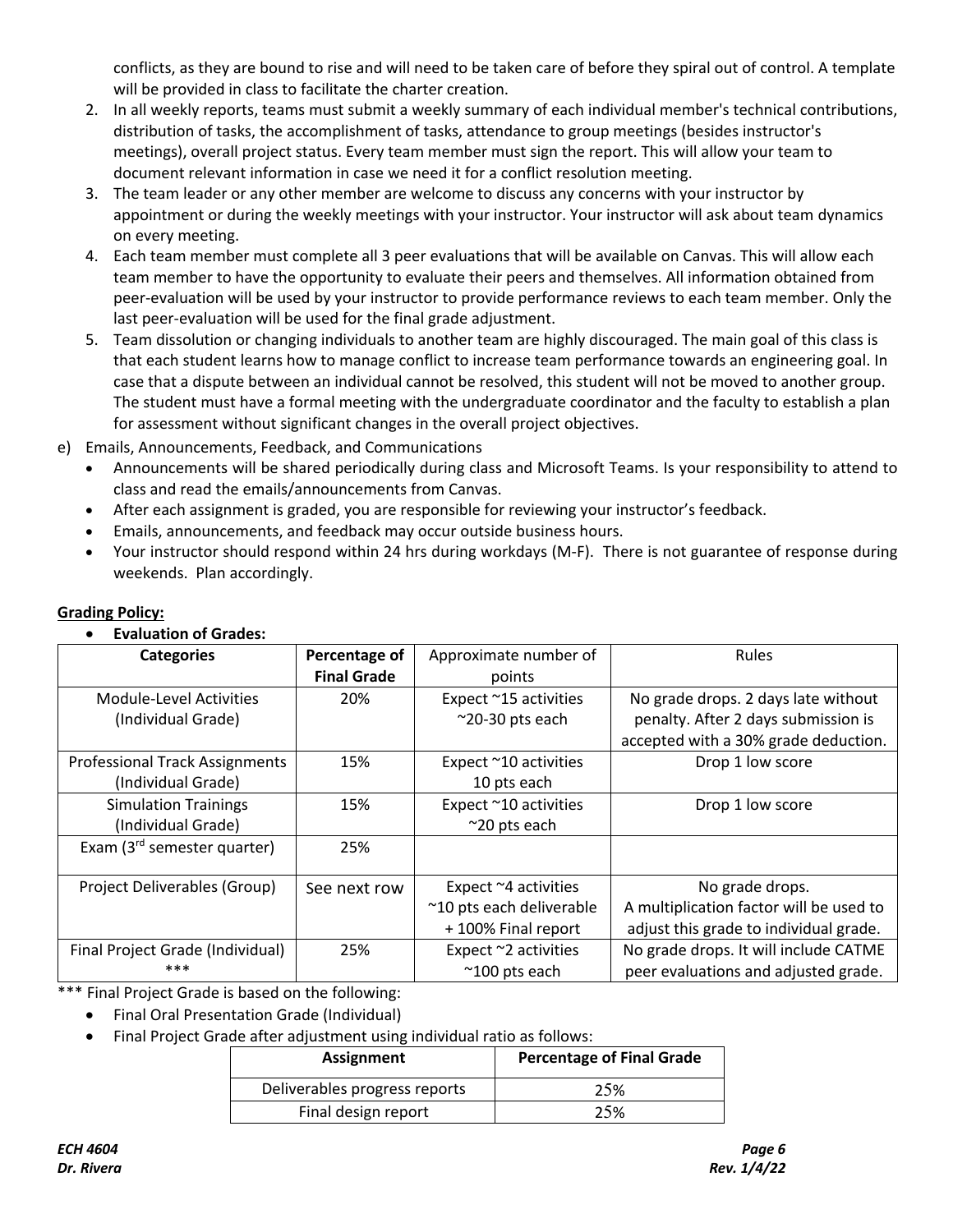- $\circ$  The individual team members' grade is adjusted according to peer evaluations as follows:
	- § Individual grade = team grade \* (0.5+0.5\*Individual Ratio)
	- Individual Ratio= average of student's evaluation excluding self eval)/(team average)
	- § Multiple data will be collected using CATME and Time tables with self-reported effort.
	- Note: For a student that is removed from a team, deliverables completed as part of the team will be adjusted as described above using the latest peer-evaluation. The rest of the deliverables will not include the Individual Ratio.
- **Grading Scale:** The students are sorted in the order of decreasing overall points. Grades are then decided as follows:

| Division between A and A-  | Largest gap between two students with 90 >= overall points > 85         |
|----------------------------|-------------------------------------------------------------------------|
| Division between A- and B+ | Largest gap between two students with 85 $>$ = overall points $>$ 80    |
| Division between B+ and B  | Largest gap between two students with 80 $>$ = overall points $>$ 75    |
| Division between B and B-  | Largest gap between two students with 75 >= overall points > 70         |
| Division between B- and C+ | Largest gap between two students with 70 $>$ = overall points $>$ 65    |
| Division between C+ and C  | Largest gap between two students with 65 >= overall points > 55         |
| Division between C and C-  | Largest gap between two students with $55 \ge$ overall points $> 45$    |
| Division between C- and D+ | Largest gap between two students with $45 \ge$ overall points $> 30$    |
| Division between D+ and D  | Largest gap between two students with $30 \ge$ overall points $> 10$    |
| Division between D and D-  | Largest gap between two students with $10 \ge$ overall points $\ge$ = 0 |
|                            | Given to students for honesty violations.                               |

More information on UF grading policy may be found at: https://catalog.ufl.edu/ugrad/current/regulations/info/grades.aspx

#### **Institutional Policies:**

#### *Students Requiring Accommodations*

Students with disabilities who experience learning barriers and would like to request academic accommodations should connect with the disability Resource Center by visiting https://disability.ufl.edu/students/get-started/. It is important for students to share their accommodation letter with their instructor and discuss their access needs, as early as possible in the semester.

#### *Course Evaluation*

Students are expected to provide professional and respectful feedback on the quality of instruction in this course by completing course evaluations online via GatorEvals. Guidance on how to give feedback in a professional and respectful manner is available at https://gatorevals.aa.ufl.edu/students/. Students will be notified when the evaluation period opens, and can complete evaluations through the email they receive from GatorEvals, in their Canvas course menu under GatorEvals, or via https://ufl.bluera.com/ufl/. Summaries of course evaluation results are available to students at https://gatorevals.aa.ufl.edu/public-results/.

#### **In-Class Recording**

*ECH 4604 Page 7 Dr. Rivera Rev. 1/4/22* Students are allowed to record video or audio of class lectures. However, the purposes for which these recordings may be used are strictly controlled. The only allowable purposes are (1) for personal educational use, (2) in connection with a complaint to the university, or (3) as evidence in, or in preparation for, a criminal or civil proceeding. All other purposes are prohibited. Specifically, students may not publish recorded lectures without the written consent of the instructor. A "class lecture" is an educational presentation intended to inform or teach enrolled students about a particular subject, including any instructor-led discussions that form part of the presentation, and delivered by any instructor hired or appointed by the University, or by a guest instructor, as part of a University of Florida course. A class lecture does not include lab sessions, student presentations, clinical presentations such as patient history, academic exercises involving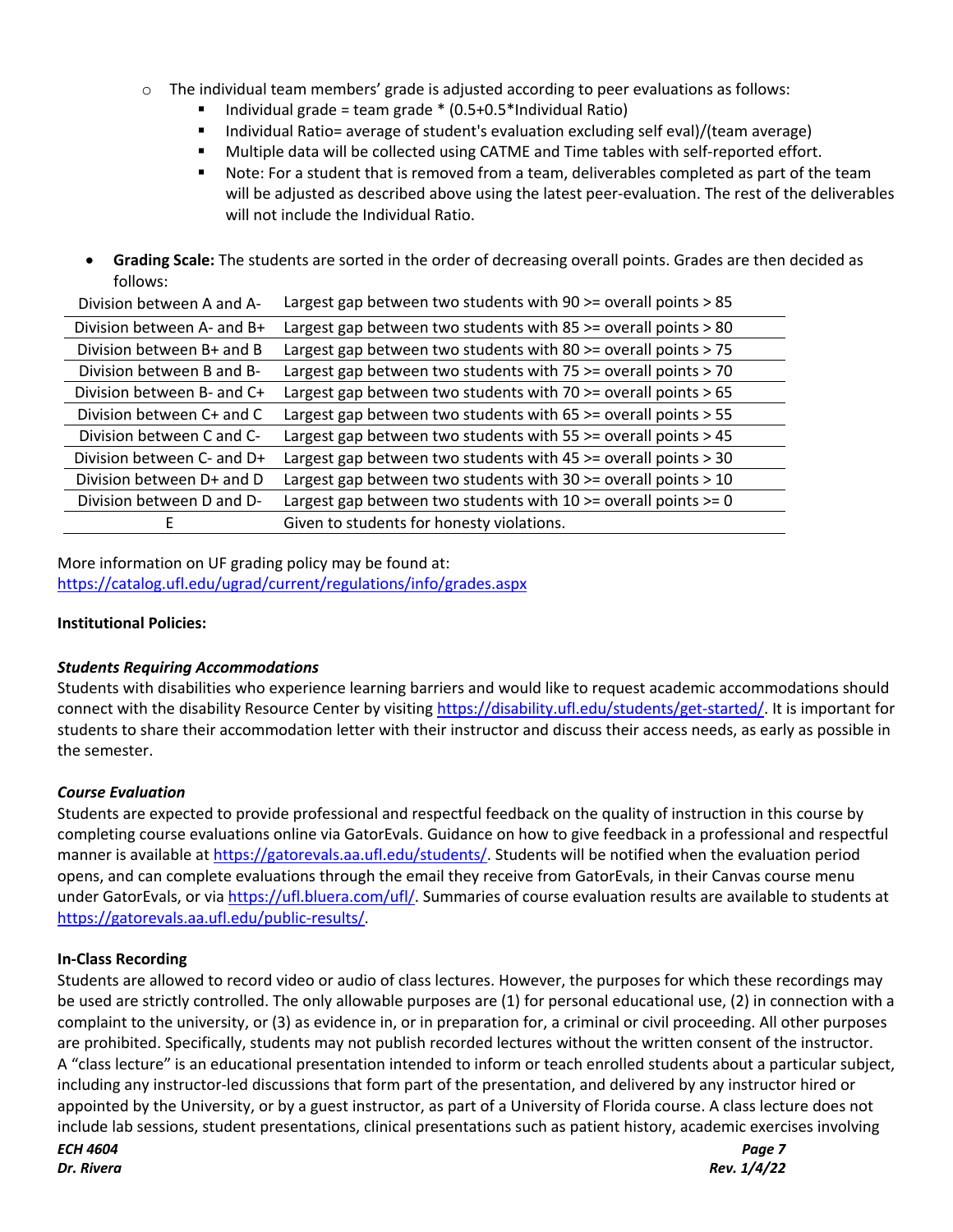solely student participation, assessments (quizzes, tests, exams), field trips, private conversations between students in the class or between a student and the faculty or lecturer during a class session.

Publication without permission of the instructor is prohibited. To "publish" means to share, transmit, circulate, distribute, or provide access to a recording, regardless of format or medium, to another person (or persons), including but not limited to another student within the same class section. Additionally, a recording, or transcript of a recording, is considered published if it is posted on or uploaded to, in whole or in part, any media platform, including but not limited to social media, book, magazine, newspaper, leaflet, or third party note/tutoring services. A student who publishes a recording without written consent may be subject to a civil cause of action instituted by a person injured by the publication and/or discipline under UF Regulation 4.040 Student Honor Code and Student Conduct Code.

# *Online Course Recording*

Our class sessions may be audio visually recorded for students in the class to refer back and for enrolled students who are unable to attend live. Students who participate with their camera engaged or utilize a profile image are agreeing to have their video or image recorded. If you are unwilling to consent to have your profile or video image recorded, be sure to keep your camera off and do not use a profile image. Likewise, students who un-mute during class and participate orally are agreeing to have their voices recorded. If you are not willing to consent to have your voice recorded during class, you will need to keep your mute button activated and communicate exclusively using the "chat" feature, which allows students to type questions and comments live. The chat will not be recorded or shared. As in all courses, unauthorized recording and unauthorized sharing of recorded materials is prohibited.

# *University Honesty Policy*

UF students are bound by The Honor Pledge which states, "We, the members of the University of Florida community, pledge to hold ourselves and our peers to the highest standards of honor and integrity by abiding by the Honor Code. On all work submitted for credit by students at the University of Florida, the following pledge is either required or implied: "On my honor, I have neither given nor received unauthorized aid in doing this assignment." The Honor Code (https://sccr.dso.ufl.edu/policies/student-honor-code-student-conduct-code/) specifies a number of behaviors that are in violation of this code and the possible sanctions. Furthermore, you are obligated to report any condition that facilitates academic misconduct to appropriate personnel. If you have any questions or concerns, please consult with the instructor or TAs in this class.

# *Commitment to a Safe and Inclusive Learning Environment*

The Herbert Wertheim College of Engineering values broad diversity within our community and is committed to individual and group empowerment, inclusion, and the elimination of discrimination. It is expected that every person in this class will treat one another with dignity and respect regardless of gender, sexuality, disability, age, socioeconomic status, ethnicity, race, and culture.

If you feel like your performance in class is being impacted by discrimination or harassment of any kind, please contact your instructor or any of the following:

- Your academic advisor or Graduate Program Coordinator
- Robin Bielling, Director of Human Resources, 352-392-0903, rbielling@eng.ufl.edu
- Curtis Taylor, Associate Dean of Student Affairs, 352-392-2177, taylor@eng.ufl.edu
- Toshikazu Nishida, Associate Dean of Academic Affairs, 352-392-0943, nishida@eng.ufl.edu

#### *Software Use*

All faculty, staff, and students of the University are required and expected to obey the laws and legal agreements governing software use. Failure to do so can lead to monetary damages and/or criminal penalties for the individual violator. Because such violations are also against University policies and rules, disciplinary action will be taken as appropriate. We, the members of the University of Florida community, pledge to uphold ourselves and our peers to the highest standards of honesty and integrity.

#### *Student Privacy*